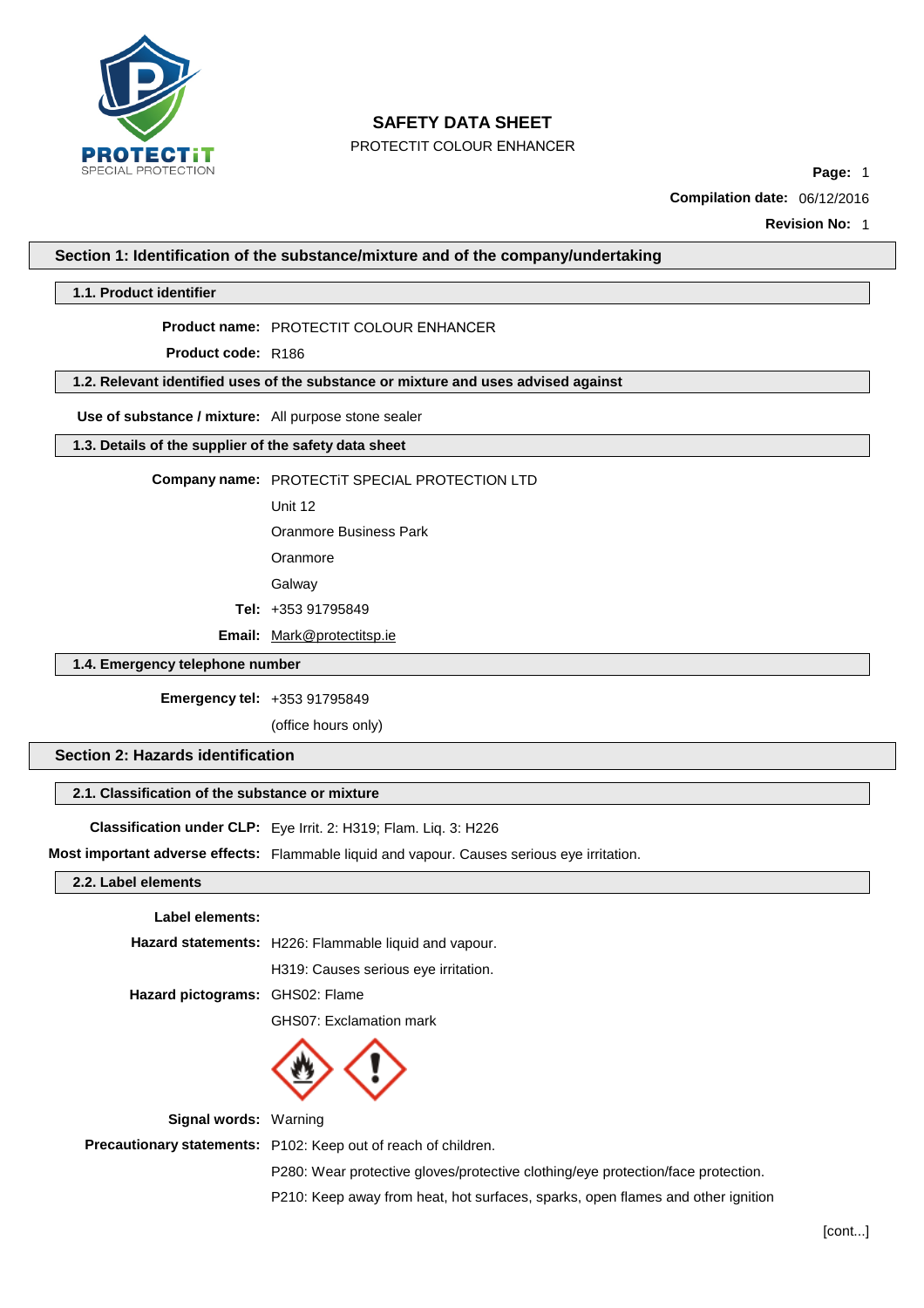

## PROTECTIT COLOUR ENHANCER

sources. No smoking. P303+P361+P353: IF ON SKIN (or hair): Take off immediately all contaminated clothing. Rinse skin with water . P305+P351+P338: IF IN EYES: Rinse cautiously with water for several minutes. Remove contact lenses, if present and easy to do. Continue rinsing. P337+P313: If eye irritation persists: Get medical advice/attention. P301+P330+P331+P310: IF SWALLOWED: rinse mouth. Do NOT induce vomiting.. Immediately call a POISON CENTER or doctor. P314: Get medical advice/attention if you feel unwell. P403+P235: Store in a well-ventilated place. Keep cool.

**2.3. Other hazards**

**Other hazards:** In use, may form flammable / explosive vapour-air mixture.

**PBT:** This product is not identified as a PBT/vPvB substance.

## **Section 3: Composition/information on ingredients**

**3.2. Mixtures**

### **Hazardous ingredients:**

#### TITANIUM TETRABUTANOLATE

| <b>EINECS</b> | CAS       | PBT/WEL                  | <b>CLP Classification</b>                                    | Percent     |
|---------------|-----------|--------------------------|--------------------------------------------------------------|-------------|
|               | 5593-70-4 | $\overline{\phantom{0}}$ | Eye Dam. 1: H318; Flam. Lig. 3: H226;<br>Skin Irrit. 2: H315 | $0.9 - 2\%$ |

#### **METHANOL**

| 200-659-6 | 67-56-1 | Flam. Lig. 2: H225; Acute Tox. 3: H331; | $< 0.9\%$ |
|-----------|---------|-----------------------------------------|-----------|
|           |         | Acute Tox. 3: H311; Acute Tox. 3: H301; |           |
|           |         | ' STOT SE 1: H370                       |           |

## **Section 4: First aid measures**

#### **4.1. Description of first aid measures**

**Skin contact:** Remove all contaminated clothes and footwear immediately unless stuck to skin. Wash immediately with plenty of soap and water.

- **Eye contact:** Bathe the eye with running water for 15 minutes. Promptly wash eyes with plenty of water while lifting the eye lids. Continue to rinse for at least 15 minutes and get medical attention.
	- **Ingestion:** Wash out mouth with water. Consult a doctor.
	- **Inhalation:** Remove casualty from exposure ensuring one's own safety whilst doing so. Consult a doctor.

#### **4.2. Most important symptoms and effects, both acute and delayed**

**Skin contact:** There may be irritation and redness at the site of contact.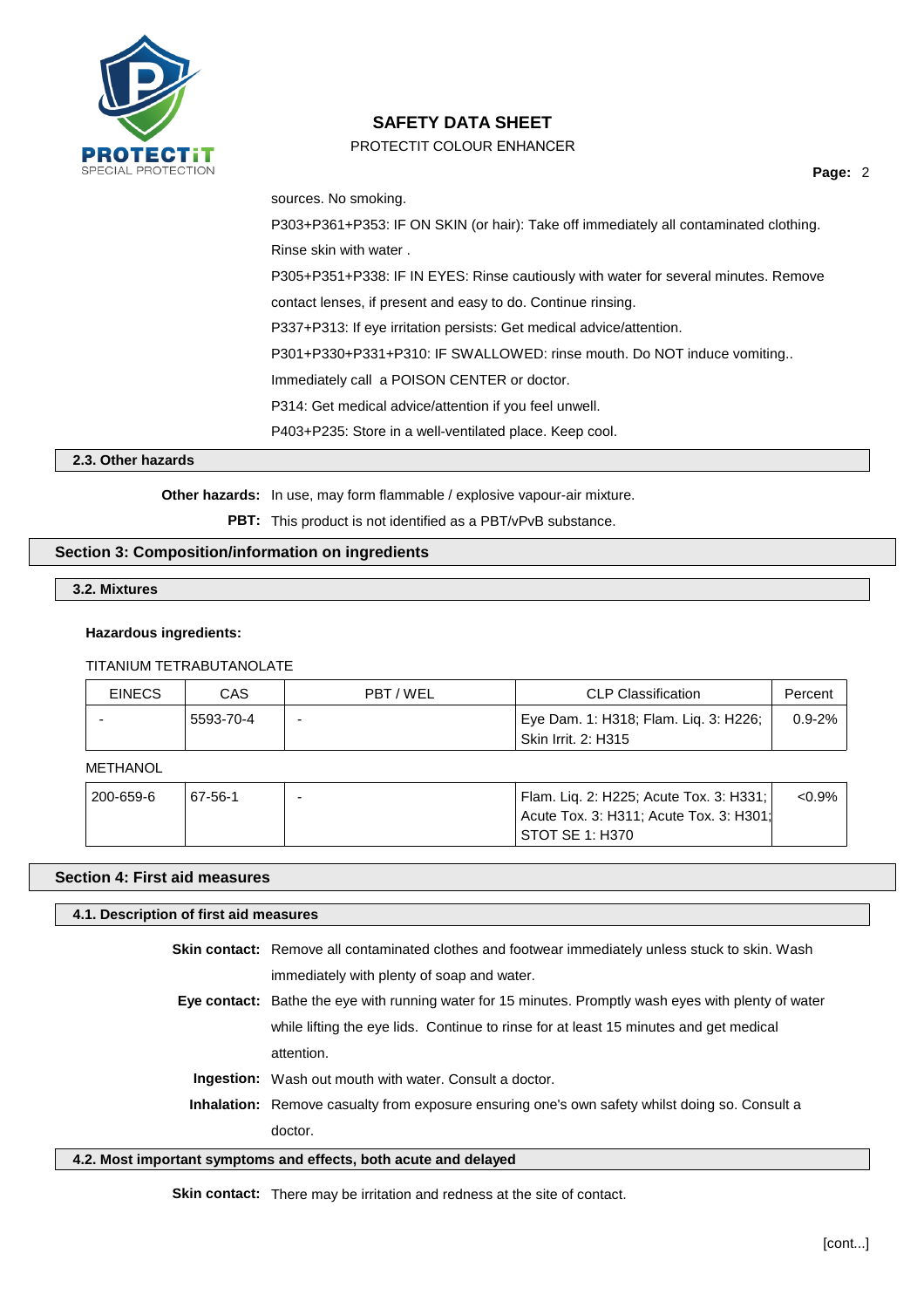

## PROTECTIT COLOUR ENHANCER

**Page:** 3

**Eye contact:** There may be irritation and redness. The eyes may water profusely.

**Ingestion:** There may be soreness and redness of the mouth and throat.

**Inhalation:** There may be irritation of the throat with a feeling of tightness in the chest. Exposure may cause coughing or wheezing.

**Delayed / immediate effects:** Immediate effects can be expected after short-term exposure.

**4.3. Indication of any immediate medical attention and special treatment needed**

**Immediate / special treatment:** Eye bathing equipment should be available on the premises.

### **Section 5: Fire-fighting measures**

#### **5.1. Extinguishing media**

**Extinguishing media:** Alcohol resistant foam. Water spray. Carbon dioxide. Dry chemical powder. Use water spray to cool containers.

### **5.2. Special hazards arising from the substance or mixture**

**Exposure hazards:** Flammable. In combustion emits toxic fumes. Forms explosive air-vapour mixture.

#### **5.3. Advice for fire-fighters**

**Advice for fire-fighters:** Wear self-contained breathing apparatus. Wear protective clothing to prevent contact with skin and eyes.

### **Section 6: Accidental release measures**

#### **6.1. Personal precautions, protective equipment and emergency procedures**

**Personal precautions:** Refer to section 8 of SDS for personal protection details. If outside do not approach from downwind. If outside keep bystanders upwind and away from danger point. Mark out the contaminated area with signs and prevent access to unauthorised personnel. Turn leaking containers leak-side up to prevent the escape of liquid. Eliminate all sources of ignition.

#### **6.2. Environmental precautions**

**Environmental precautions:** Do not discharge into drains or rivers. Contain the spillage using bunding.

## **6.3. Methods and material for containment and cleaning up**

**Clean-up procedures:** Absorb into dry earth or sand. Transfer to a closable, labelled salvage container for disposal by an appropriate method. Do not use equipment in clean-up procedure which may produce sparks.

## **6.4. Reference to other sections**

**Reference to other sections:** Refer to section 8 of SDS.

## **Section 7: Handling and storage**

## **7.1. Precautions for safe handling**

**Handling requirements:** Avoid direct contact with the substance. Ensure there is sufficient ventilation of the area.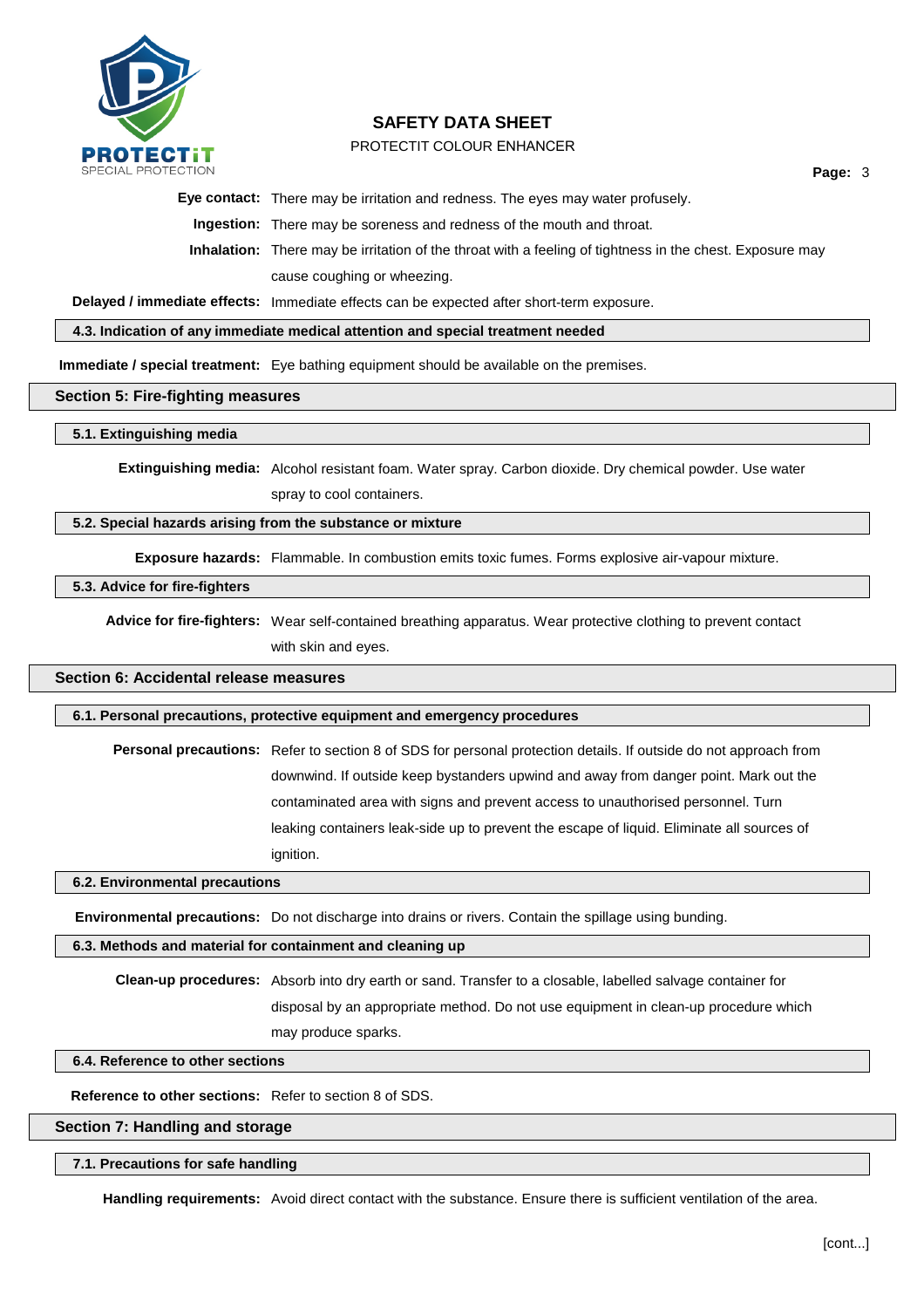

## PROTECTIT COLOUR ENHANCER

**Page:** 4

Do not handle in a confined space. Avoid the formation or spread of mists in the air. Smoking is forbidden. Use non-sparking tools.

### **7.2. Conditions for safe storage, including any incompatibilities**

**Storage conditions:** Store in a cool, well ventilated area. Keep container tightly closed. Keep away from

sources of ignition. Prevent the build up of electrostatic charge in the immediate area.

Ensure lighting and electrical equipment are not a source of ignition.

**Suitable packaging:** Must only be kept in original packaging.

### **7.3. Specific end use(s)**

**Specific end use(s):** Enhancer and sealer for stone surfaces

### **Section 8: Exposure controls/personal protection**

**8.1. Control parameters**

### **Hazardous ingredients:**

### **METHANOL**

### **Workplace exposure limits:**  $\bullet$  **Respirable** dust

|       |            |              | .          |              |
|-------|------------|--------------|------------|--------------|
| State | 3 hour TWA | 15 min. STEL | 8 hour TWA | 15 min. STEL |
| UK    | 266 mg/m3  | 333 mg/m3    |            |              |

### **DNEL/PNEC Values**

#### **Hazardous ingredients:**

### **METHANOL**

| Type        | Exposure                | Value               | Population | Effect |
|-------------|-------------------------|---------------------|------------|--------|
| <b>DNEL</b> | Dermal - long term      | 40mg/kg/day         | Workers    |        |
| <b>DNEL</b> | Inhalation - Long term  | 260mg/m3            | Workers    |        |
| <b>DNEL</b> | Dermal - Short term     | 40mg/kg/day         | Workers    |        |
| <b>DNEL</b> | Inhalation - Short term | 260 mg/m3           | Workers    |        |
| <b>DNEL</b> | Dermal - Long term      | 8 mg/kg/day         | Consumers  |        |
| <b>DNEL</b> | Inhalation - Long term  | 50 mg/m3            | Consumers  |        |
| <b>DNEL</b> | Dermal - Short term     | 8 mg/kg/day         | Consumers  |        |
| <b>DNEL</b> | Dermal - Short term     | $50 \text{ mg/m}$ 3 | Consumers  |        |
| <b>DNEL</b> | Oral - Short term       | 8 mg/kg/day         | Consumers  |        |

#### **8.2. Exposure controls**

| <b>Engineering measures:</b> Ensure there is sufficient ventilation of the area. Ensure lighting and electrical |        |
|-----------------------------------------------------------------------------------------------------------------|--------|
| equipment are not a source of ignition. Provide adequate ventilation to ensure that the                         |        |
| occupational exposure limit is not exceeded.                                                                    |        |
| <b>Respiratory protection:</b> Self-contained breathing apparatus must be available in case of emergency.       |        |
| <b>Hand protection:</b> Protective gloves. The most suitable glove must be chosen in consultation with the      |        |
| gloves supplier, who can inform about the breakthrough time of the glove material.                              | [cont] |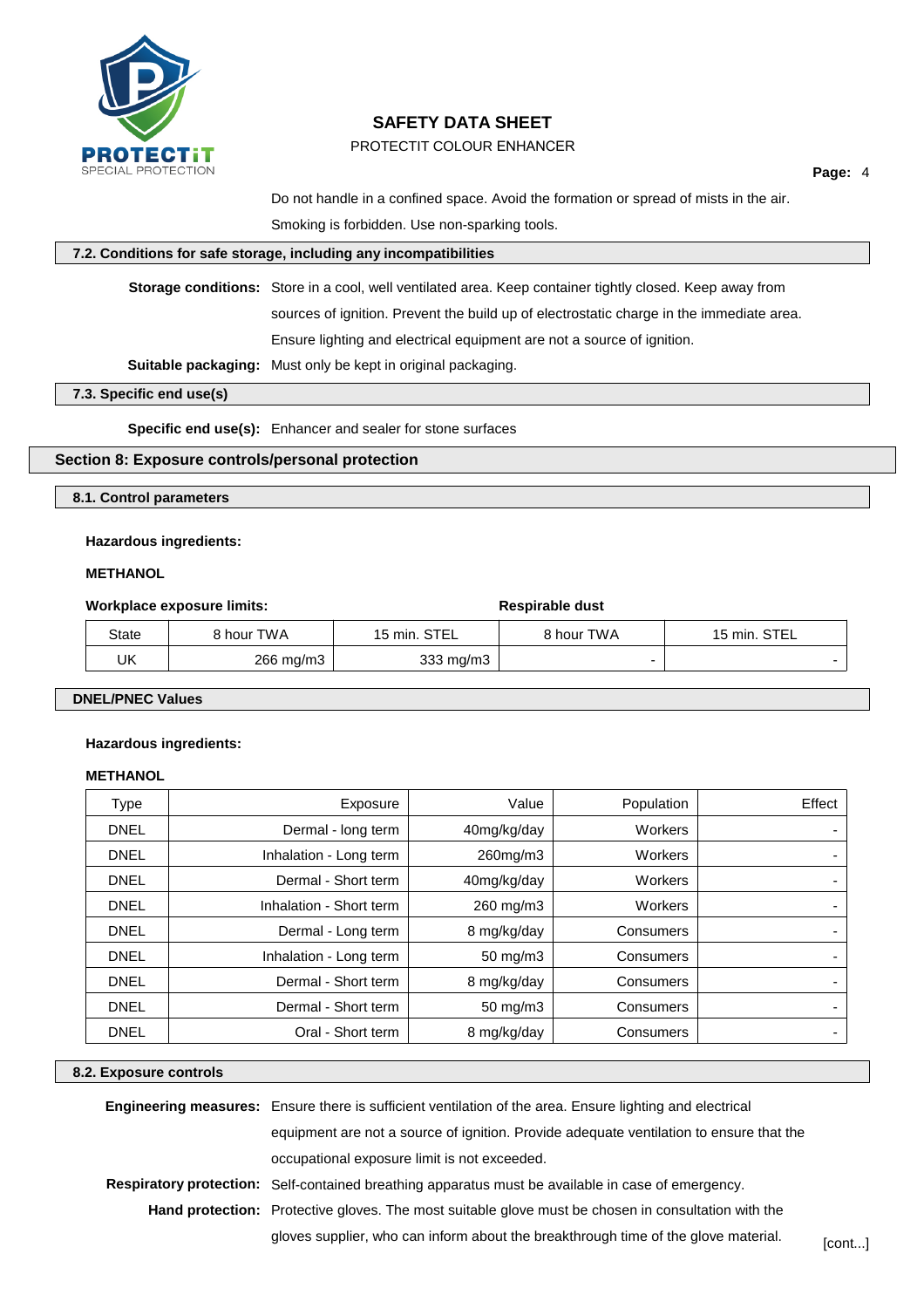

PROTECTIT COLOUR ENHANCER

**Page:** 5

**Eye protection:** Ensure eye bath is to hand. Wear eye/face protection. Wear approved chemical safety

goggles at all times. Ensuring they are tightly fitted.

**Skin protection:** Protective clothing.

### **Section 9: Physical and chemical properties**

### **9.1. Information on basic physical and chemical properties**

| <b>State: Liquid</b>                                    |                                      |                                                 |                                  |
|---------------------------------------------------------|--------------------------------------|-------------------------------------------------|----------------------------------|
|                                                         | <b>Colour: Colourless</b>            |                                                 |                                  |
|                                                         | <b>Odour: Pleasant</b>               |                                                 |                                  |
| <b>Evaporation rate: Moderate</b>                       |                                      |                                                 |                                  |
|                                                         | <b>Oxidising:</b> No data available. |                                                 |                                  |
| <b>Solubility in water:</b> Slightly soluble            |                                      |                                                 |                                  |
|                                                         | Viscosity: Non-viscous               |                                                 |                                  |
| Boiling point/range°C: 180                              |                                      | Melting point/range°C: No data available.       |                                  |
| <b>Flammability limits %: lower:</b> No data available. |                                      |                                                 | <b>upper:</b> No data available. |
| <b>Flash point <math>C: 40</math></b>                   |                                      | Part.coeff. n-octanol/water: No data available. |                                  |
| Autoflammability°C: No data available.                  |                                      | Vapour pressure: No data available.             |                                  |
| Relative density: No data available.                    |                                      | pH: N/A                                         |                                  |
|                                                         | <b>VOC g/l:</b> No data available.   |                                                 |                                  |

**9.2. Other information**

**Other information:** No data available.

**Section 10: Stability and reactivity**

**10.1. Reactivity**

**Reactivity:** Stable under recommended transport or storage conditions.

**10.2. Chemical stability**

**Chemical stability:** Stable under normal conditions. Stable at room temperature.

#### **10.3. Possibility of hazardous reactions**

**Hazardous reactions:** Hazardous reactions will not occur under normal transport or storage conditions.

Decomposition may occur on exposure to conditions or materials listed below.

**10.4. Conditions to avoid**

**Conditions to avoid:** Heat. Hot surfaces. Sources of ignition. Flames.

**10.5. Incompatible materials**

**Materials to avoid:** Strong oxidising agents. Strong acids.

## **10.6. Hazardous decomposition products**

**Haz. decomp. products:** In combustion emits toxic fumes.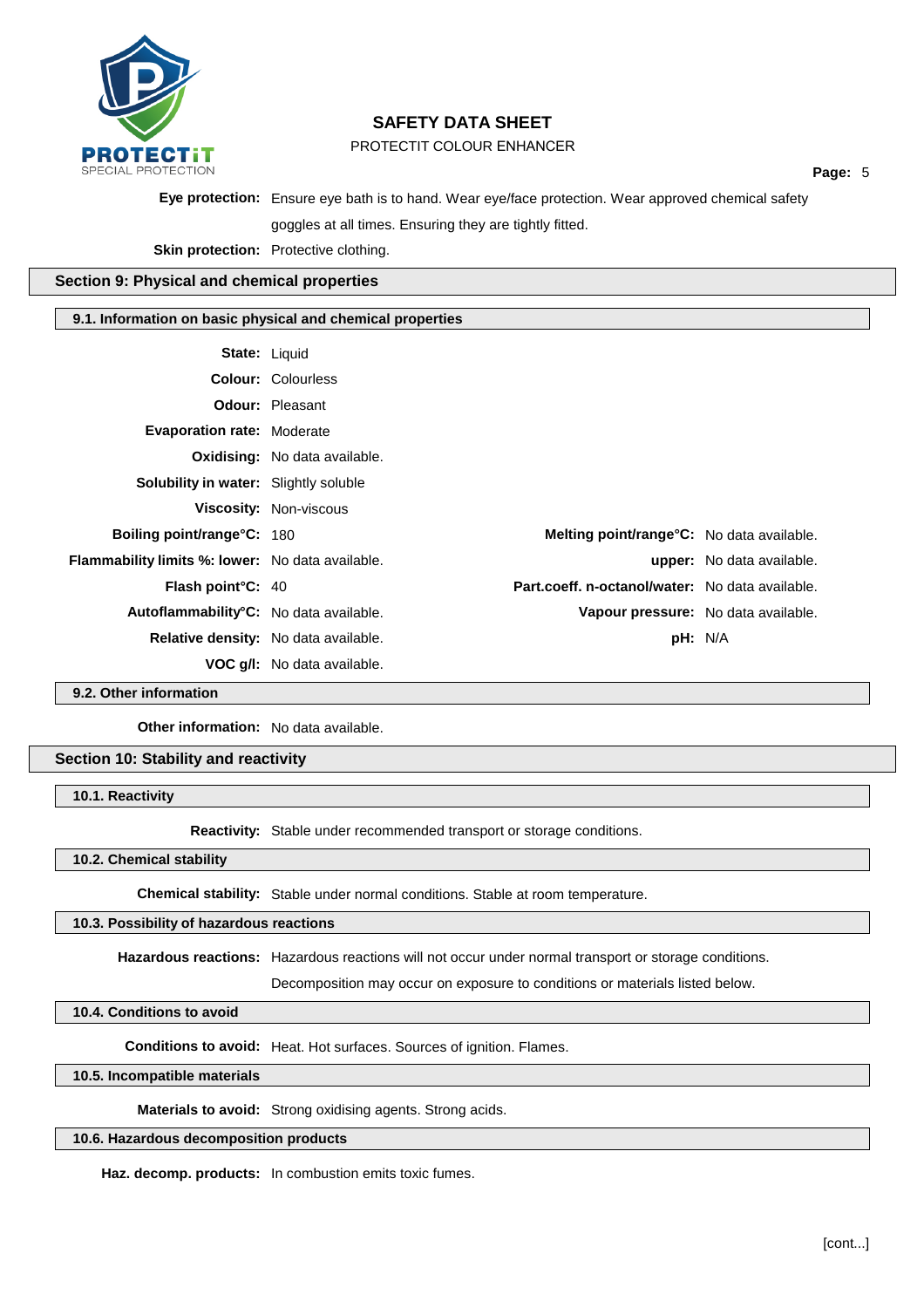

## PROTECTIT COLOUR ENHANCER

**Page:** 6

### **Section 11: Toxicological information**

### **11.1. Information on toxicological effects**

### **Hazardous ingredients:**

#### **METHANOL**

| <b>IVN</b> | <b>RAT</b> | LD50 | 2131 | mg/kg |
|------------|------------|------|------|-------|
| ORL        | <b>MUS</b> | LD50 | 7300 | mg/kg |
| ORL        | <b>RAT</b> | LD50 | 5628 | mg/kg |

#### **Relevant hazards for product:**

| Hazaro                        | Route           | Basis                    |
|-------------------------------|-----------------|--------------------------|
| Serious eye damage/irritation | OP <sup>7</sup> | calculated<br>Hazardous: |

### **Symptoms / routes of exposure**

**Skin contact:** There may be irritation and redness at the site of contact.

**Eye contact:** There may be irritation and redness. The eyes may water profusely.

**Ingestion:** There may be soreness and redness of the mouth and throat.

**Inhalation:** There may be irritation of the throat with a feeling of tightness in the chest. Exposure may cause coughing or wheezing.

**Delayed / immediate effects:** Immediate effects can be expected after short-term exposure.

### **Section 12: Ecological information**

**12.1. Toxicity**

**Ecotoxicity values:** No data available.

### **12.2. Persistence and degradability**

#### **Persistence and degradability:** Biodegradable.

**12.3. Bioaccumulative potential**

**Bioaccumulative potential:** No bioaccumulation potential.

**12.4. Mobility in soil**

**Mobility:** Readily absorbed into soil.

## **12.5. Results of PBT and vPvB assessment**

**PBT identification:** This product is not identified as a PBT/vPvB substance.

**12.6. Other adverse effects**

**Other adverse effects:** Negligible ecotoxicity.

**Section 13: Disposal considerations**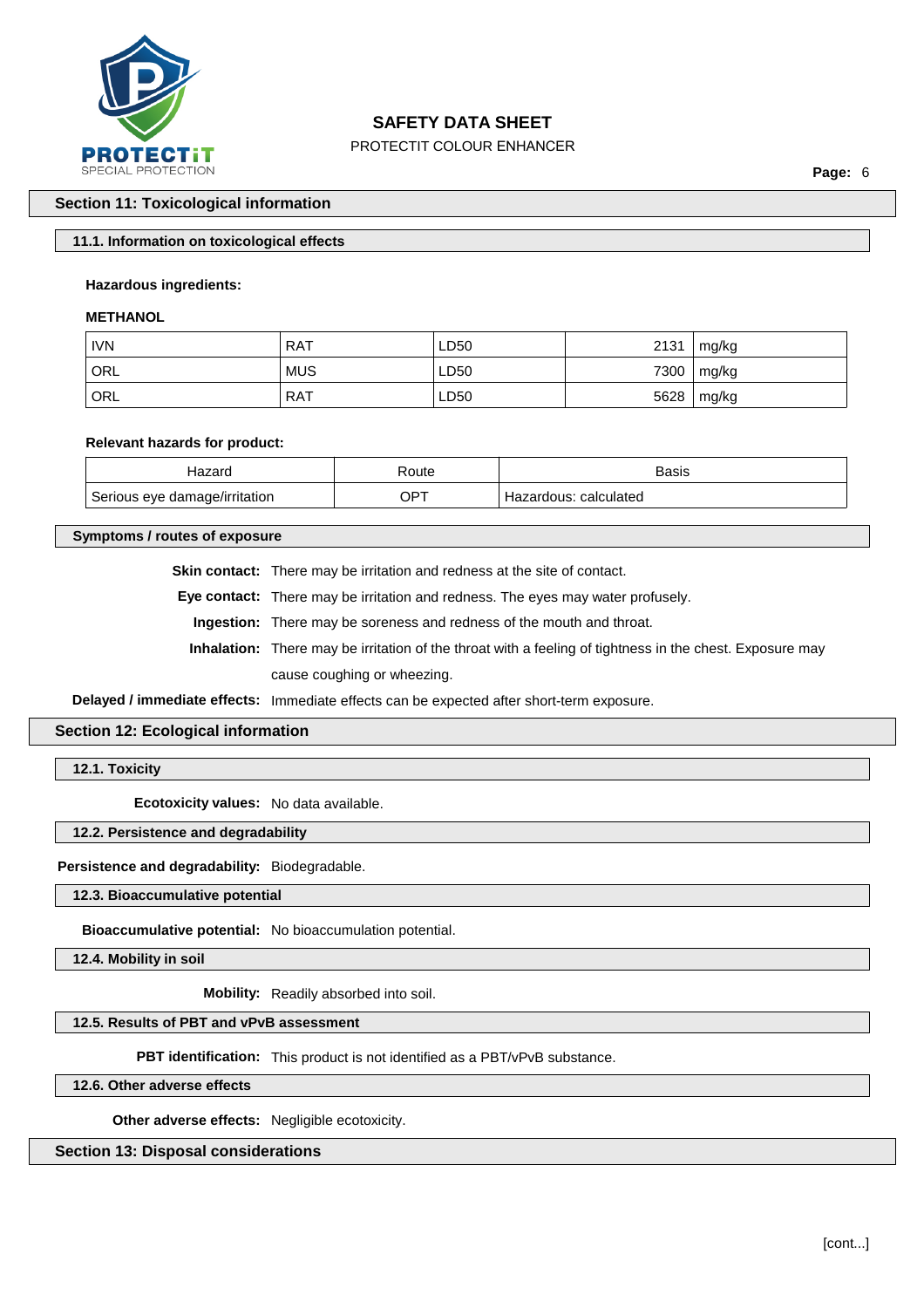

## PROTECTIT COLOUR ENHANCER

### **13.1. Waste treatment methods**

**Disposal operations:** Transfer to a suitable container and arrange for collection by specialised disposal

company.

**NB:** The user's attention is drawn to the possible existence of regional or national

regulations regarding disposal.

### **Section 14: Transport information**

**14.1. UN number**

**UN number:** N/A

**14.2. UN proper shipping name**

**Shipping name:** N/A

(N/A)

**14.3. Transport hazard class(es)**

**14.4. Packing group**

**Packing group:** N/A

**14.5. Environmental hazards**

**Environmentally hazardous:** No **Marine Marine Marine Marine Marine Marine Marine Marine Marine Marine Marine Marine Marine Marine Marine Marine Marine Marine Marine Marine Marine**

**14.6. Special precautions for user**

**Special precautions:** No special precautions.

**Tunnel code:** N/A

## **Section 15: Regulatory information**

**15.1. Safety, health and environmental regulations/legislation specific for the substance or mixture**

**Specific regulations:** Not applicable.

### **15.2. Chemical Safety Assessment**

**Chemical safety assessment:** A chemical safety assessment has not been carried out for the substance or the mixture by the supplier.

## **Section 16: Other information**

| <b>Other information</b> |                                                                                                               |
|--------------------------|---------------------------------------------------------------------------------------------------------------|
|                          | <b>Other information:</b> This safety data sheet is prepared in accordance with Commission Regulation (EU) No |
|                          | 2015/830.                                                                                                     |
|                          | * indicates text in the SDS which has changed since the last revision.                                        |
|                          | <b>Phrases used in s.2 and s.3:</b> H225: Highly flammable liquid and vapour.                                 |
|                          | H226: Flammable liquid and vapour.                                                                            |
|                          | H <sub>301</sub> : Toxic if swallowed.                                                                        |
|                          | H311: Toxic in contact with skin.                                                                             |